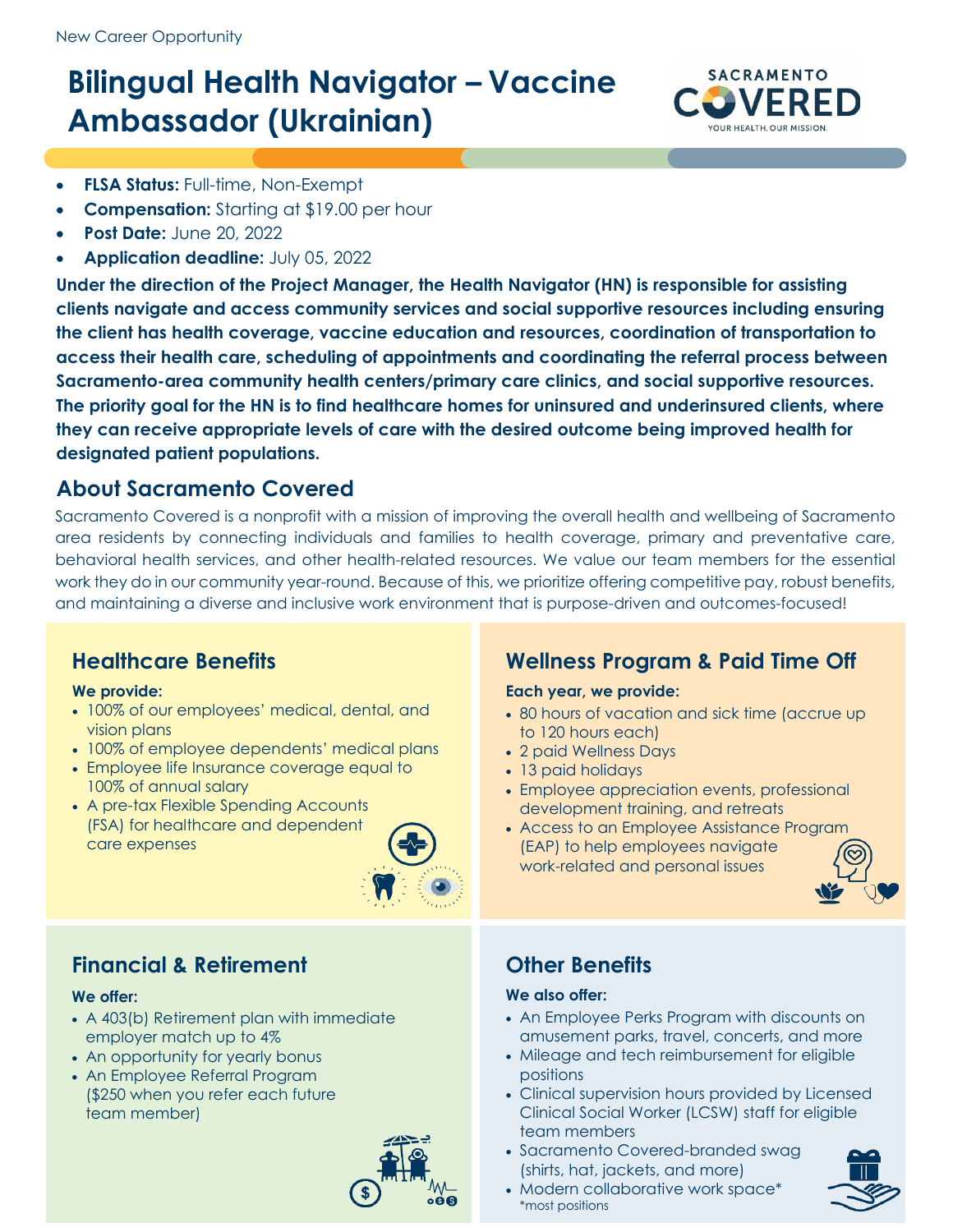### **Job Duties**

Vaccine ambassadors will be expected to:

- Help increase vaccine confidence among target populations throughout Sacramento **County**
- Promote and increase COVID-19 vaccine uptake by providing accurate information and consistent outreach through in-person and telephonic interactions with clients
- Complete Vaccine Influencer Training and additional training as needed, to receive appropriate information about the COVID-19 vaccines and vaccine accessibility in collaboration with the Sacramento County COVID-19 Collaborative.
- Engage in dialogues with clients around the COVID-19 vaccines, concerns about the vaccine, general COVD-19 risk reduction strategies, and vaccine-related resources available through the Sacramento County COVID-19 Collaborative and other public health agencies.
- Assist in transportation to vaccination sites.
- Attend weekend outreach events as needed to promote services and social supportive resources to the community.
- Make in-person and telephonic connections and build rapport with clients at designated locations including but not limited to Sacramento Covered's main office, co-location sites including but not limited to schools, community-based organizations, health centers, hospital departments and near jails.
- Make follow-up calls and monitor progress of clients to ensure positive outcomes, including on successful referrals and reduction in hospital readmission for primary care.
- Assist clients to navigate the health care system and connect them to resources that support appropriate utilization of care (transportation, interpreting, legal services) including connecting consumers to primary care physicians, dentists and mental health providers within their selected health plans.
- Serve as liaisons between clients and providers to find appropriate care centers and connect with providers.
- Educate and link clients to primary care physicians and dentists within their selected health plans as well as other resources including CalFresh, WIC, etc.
- Participate in community and business-based outreach efforts to identify uninsured consumers and creates awareness of Sacramento Covered services.
- Enter clients' data according to data collection platform(s) including but not limited to excel spreadsheets and Salesforce.
- Maintain clients' confidence and protects program by keeping information confidential.
- Other duties as assigned.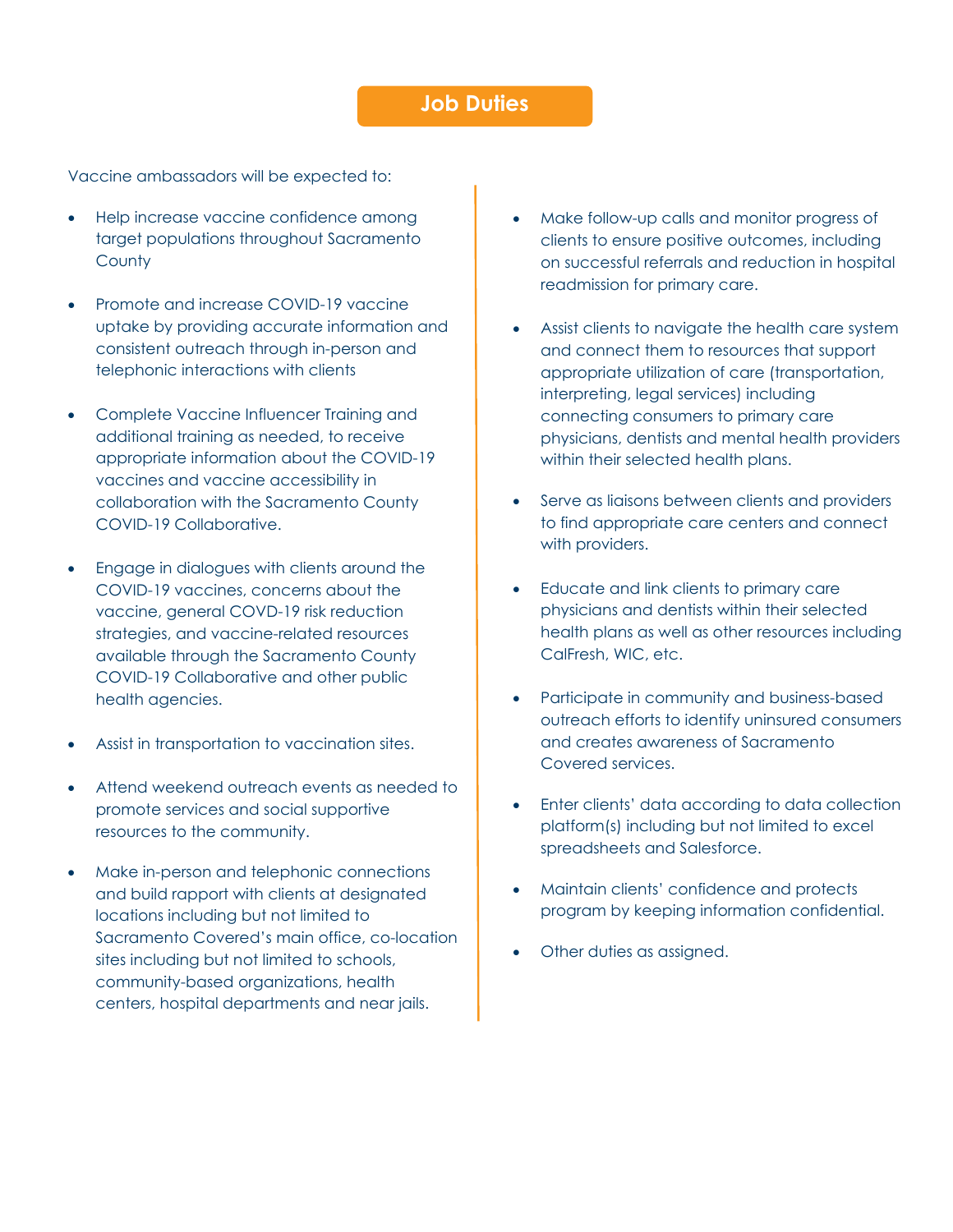### **Requirements**

- o **Educational Attainment:** High School diploma or GED required. Completion of an Associate Arts Degree is preferred with an emphasis in social services, psychology or any health related field.
- o **Employment Experience:** Two years' experience is preferred in a health care, social service setting including any experience conducting community outreach, case management, interpreting or clientfocused services.
- o **Bilingual in English and Ukrainian is required.**
- o **All newly hired employees are required to be fully vaccinated against COVID-19 prior to the first day of employment.**

#### **Qualifications, Knowledge, Abilities**

- o Awareness of socio-cultural characteristics of populations served by Sacramento Covered, including but not limited to underserved, underinsured, mixed immigration households, and re-entry populations.
- o Cultural awareness and competency skills.
- o Excellent verbal and written communication skills with ability to read, write, speak, and understand English clearly.
- o Ability to fluently speak English and Ukrainian.
- o Must be able to work flexible hours (morning, afternoon and or evening shifts including weekends as needed).
- o Must have reliable transportation and be able to travel within the County.
- o Must have a valid driver's license and pass a background/fingerprint check.
- o Strong interpersonal skills with a demonstrated ability to work independently on individual and assigned tasks while exhibiting good judgment.
- o Ability to work as a team member including in co-location settings such as clinics, hospitals, near jail, and community sites with clinicians and professionals.
- o Provide information in a manner that is culturally and linguistically appropriate to the needs of the client. Serve as a resource for clients, other navigators, and clinical staff.
- o Working knowledge of Microsoft Office applications preferred.
- o Problem solving, decision making, and critical thinking skills required.
- o Excellent organizational skills with the ability to prioritize assignments and enter quality data.

#### **Physical Factors and Demands**

- o Remain in a stationary position often standing or sitting for prolonged periods.
- o Moving about to accomplish tasks or moving from one worksite to another.
- o Light work that includes moving objects up to 20 pounds.

#### **Environmental Conditions**

o Normal temperatures in an open office environment with moderate noise level. Open office layout with enclosed office spaces.